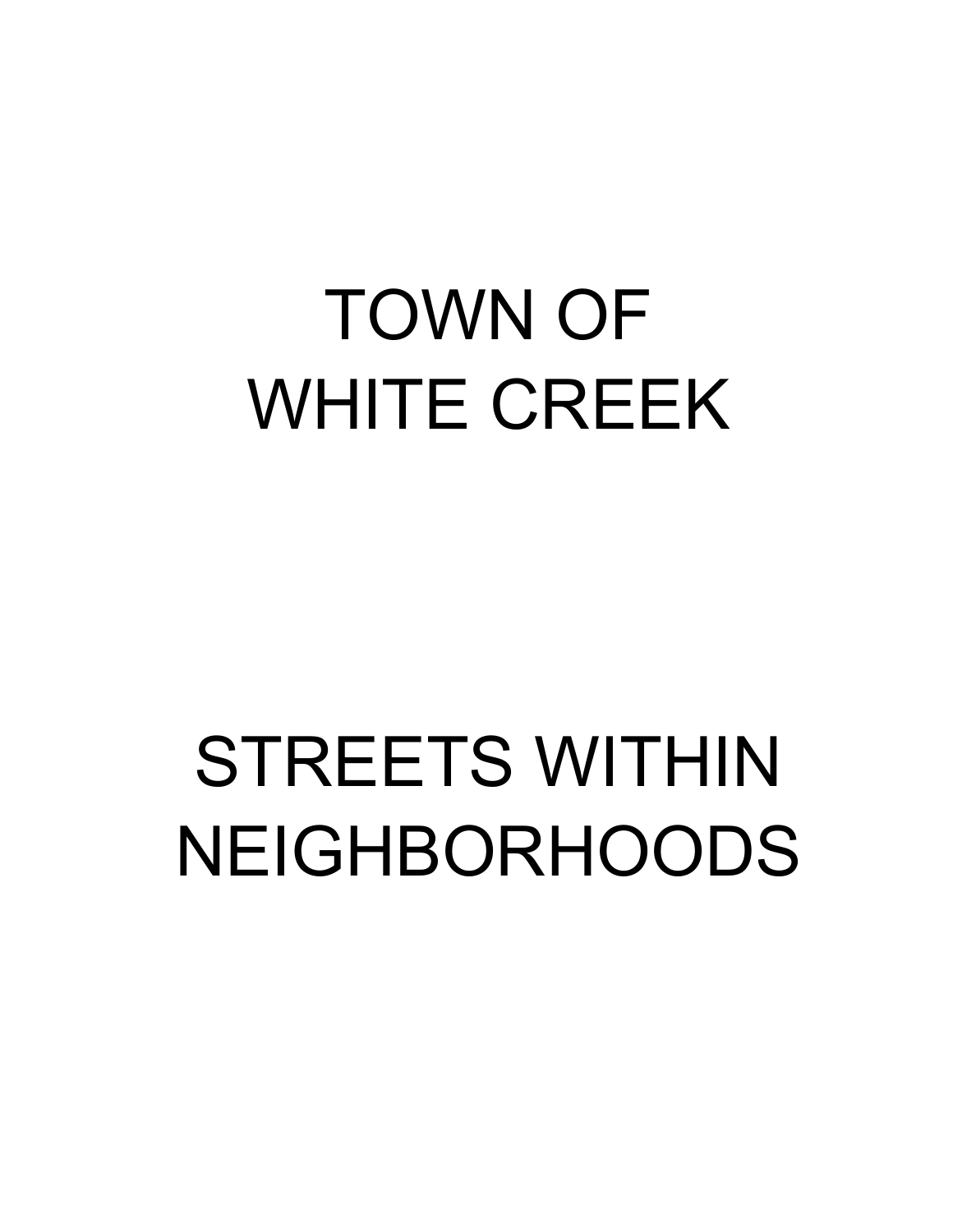| <b>Swis</b> | <b>Neighborhood</b> | <b>Street Name</b> |
|-------------|---------------------|--------------------|
| 535001      | $\mathbf{1}$        | Ave A              |
| 535001      | $\mathbf{1}$        | Ave A Rear         |
| 535001      | $\mathbf{1}$        | Ave B              |
| 535001      | $\mathbf{1}$        | <b>Broad St</b>    |
| 535001      | $\mathbf{1}$        | Brookside Dr       |
| 535001      | $\mathbf{1}$        | Brookside Dr/e Off |
| 535001      | $\mathbf{1}$        | Cemetery Ave       |
| 535001      | $\mathbf{1}$        | Division St        |
| 535001      | $\mathbf{1}$        | East Main          |
| 535001      | $\mathbf{1}$        | East Main Rear St  |
| 535001      | $\mathbf{1}$        | East Main St       |
| 535001      | $\mathbf{1}$        | East Main St/rear  |
| 535001      | $\mathbf{1}$        | East Main St/s Off |
| 535001      | $\mathbf{1}$        | First St           |
| 535001      | $\mathbf{1}$        | Ford Ave           |
| 535001      | $\mathbf{1}$        | Franklin Ave       |
| 535001      | $\mathbf{1}$        | Furnace Ln         |
| 535001      | $\mathbf{1}$        | Gilbert St         |
| 535001      | $\mathbf{1}$        | Grove St           |
| 535001      | $\mathbf{1}$        | Jerome Dr          |
| 535001      | $\mathbf{1}$        | Lake Ave           |
| 535001      | $\mathbf{1}$        | Madison Ave        |
| 535001      | $\mathbf{1}$        | Maple Ave          |
| 535001      | $\mathbf{1}$        | Memorial Dr        |
| 535001      | 1                   | Mitchell Ave       |
| 535001      | 1                   | Mountain View Dr   |
| 535001      | $\mathbf{1}$        | Mountain View Way  |
| 535001      | 1                   | North Park St      |
| 535001      | 1                   | North Park St Ext  |
| 535001      | 1                   | North Union St     |
| 535001      | 1                   | Pearl St           |
| 535001      | 1                   | Pine Ln            |
| 535001      | 1                   | Railroad Ave       |
| 535001      | 1                   | Rockside Dr        |
| 535001      | 1                   | Rockside Dr Off N  |
| 535001      | 1                   | Second St          |
| 535001      | $\mathbf{1}$        | South Park St      |
| 535001      | $\mathbf{1}$        | South Pearl St     |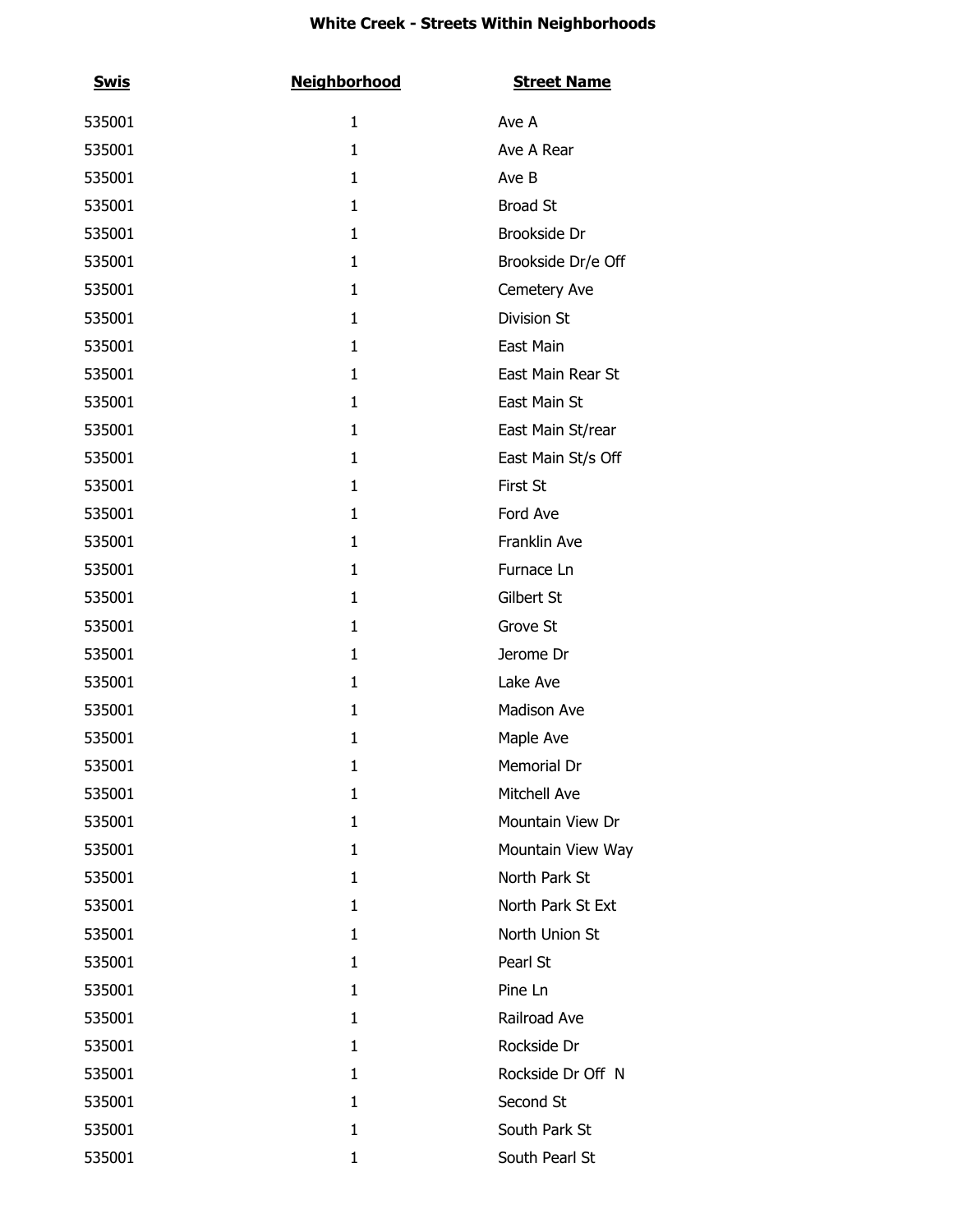| <b>Swis</b> | <b>Neighborhood</b> | <b>Street Name</b>    |
|-------------|---------------------|-----------------------|
| 535001      | 1                   | South Pearl St Off W  |
| 535001      | 1                   | South Union St        |
| 535001      | 1                   | Spring St             |
| 535001      | 1                   | Spring St/n Off       |
| 535001      | 1                   | Spring Valley Ln      |
| 535001      |                     | St Lukes Pl           |
| 535001      | 1                   | St Patricks Ln        |
| 535001      | 1                   | Union St At Spring St |
| 535001      | 1                   | Washington St         |
| 535001      |                     | West Main St          |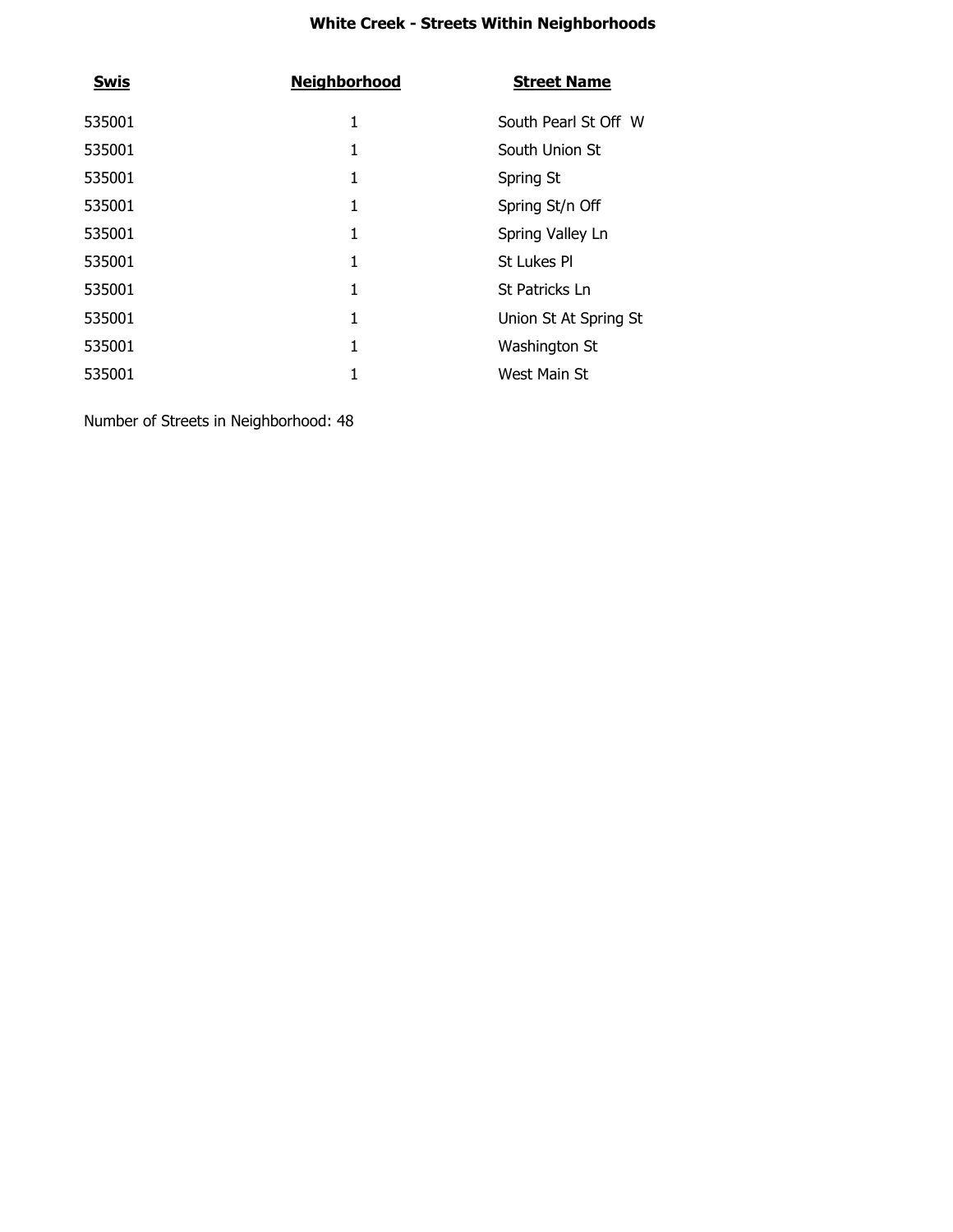| <u>Swis</u> | <b>Neighborhood</b> | <b>Street Name</b>        |
|-------------|---------------------|---------------------------|
| 535001      | 2                   | Ave A                     |
| 535001      | 2                   | Battenkill Rr/e Off       |
| 535001      | 2                   | <b>Broad St</b>           |
| 535001      | 2                   | Cambridge Woods Ln        |
| 535001      | 2                   | Division St               |
| 535001      | 2                   | East Main St              |
| 535001      | 2                   | East Main St N/off        |
| 535001      | 2                   | East Main St/rear         |
| 535001      | 2                   | Ford Ave                  |
| 535001      | 2                   | Franklin Ave              |
| 535001      | 2                   | Furnace Ln                |
| 535001      | 2                   | Gilbert St                |
| 535001      | 2                   | Memorial Dr               |
| 535001      | 2                   | Mountain View Dr          |
| 535001      | 2                   | North Park St             |
| 535001      | 2                   | North Park St Ext         |
| 535001      | 2                   | North Union St            |
| 535001      | 2                   | <b>Outside Plant</b>      |
| 535001      | 2                   | Park PI                   |
| 535001      | 2                   | Pearl St                  |
| 535001      | 2                   | Public Service-Village    |
| 535001      | 2                   | Railroad Ave              |
| 535001      | 2                   | South Park St             |
| 535001      | $\overline{2}$      | South Pearl St            |
| 535001      | 2                   | South Pearl St Off E      |
| 535001      | 2                   | South Union St            |
| 535001      | 2                   | Special Franchise Village |
| 535001      | 2                   | Special Franchise-Village |
| 535001      | 2                   | Spring St                 |
| 535001      | 2                   | St Lukes Pl               |
| 535001      | 2                   | telecom ceiling           |
| 535001      | 2                   | Washington St             |
| 535001      | 2                   | West Main St              |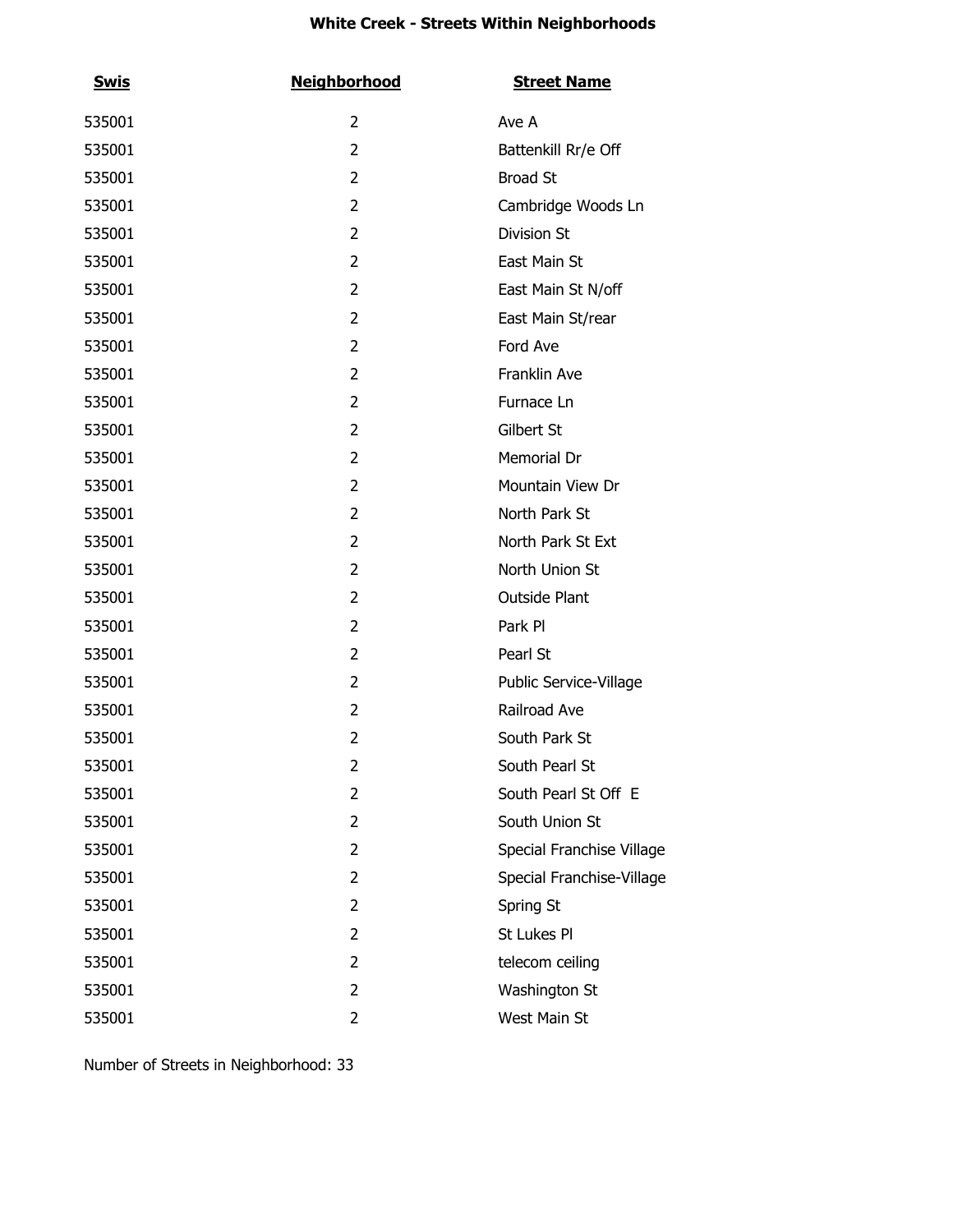| <u>Swis</u> | <b>Neighborhood</b> | <b>Street Name</b>          |
|-------------|---------------------|-----------------------------|
| 535089      | 89                  | Anaquasscook Pat            |
| 535089      | 89                  | Andrews Rd                  |
| 535089      | 89                  | Andrews Rd/w Off            |
| 535089      | 89                  | Ash Grove Rd                |
| 535089      | 89                  | Ash Grove Rd Off W          |
| 535089      | 89                  | Ash Grove Road              |
| 535089      | 89                  | Bates Ln                    |
| 535089      | 89                  | <b>Bates Rd</b>             |
| 535089      | 89                  | Bates Rd/e Off              |
| 535089      | 89                  | Bates Rd/w Off              |
| 535089      | 89                  | Battenkill Rr E/s           |
| 535089      | 89                  | Battenkill Rr W/s           |
| 535089      | 89                  | <b>Black Hole Hollow Rd</b> |
| 535089      | 89                  | Bobcat Way                  |
| 535089      | 89                  | Bodenstab Ln                |
| 535089      | 89                  | Bodenstab Ln/e Off          |
| 535089      | 89                  | Bodenstab Ln/Off            |
| 535089      | 89                  | Bodenstab Ln/w Off          |
| 535089      | 89                  | <b>Bridge Way</b>           |
| 535089      | 89                  | <b>Brownell Corners Rd</b>  |
| 535089      | 89                  | <b>Brownell Hollow Rd</b>   |
| 535089      | 89                  | Browns Knoll Ln             |
| 535089      | 89                  | Bump Way                    |
| 535089      | 89                  | Bussys Way                  |
| 535089      | 89                  | Cambridge Pat               |
| 535089      | 89                  | Center Rd                   |
| 535089      | 89                  | Center Rd/s Off             |
| 535089      | 89                  | Center Rd/w Off             |
| 535089      | 89                  | Center Whitecreek Ln        |
| 535089      | 89                  | Chestnut Hill Rd            |
| 535089      | 89                  | Chestnut Hill Rd w/off      |
| 535089      | 89                  | Chestnut Hill Rd/e Off      |
| 535089      | 89                  | Chestnut Hill Rd/n Off      |
| 535089      | 89                  | Chestnut Hill Rd/w Off      |
| 535089      | 89                  | Chestnut Woods Rd           |
| 535089      | 89                  | Cobble Hill Rd              |
| 535089      | 89                  | Cobble Hill Rd E/off        |
| 535089      | 89                  | Cold Spring Ln              |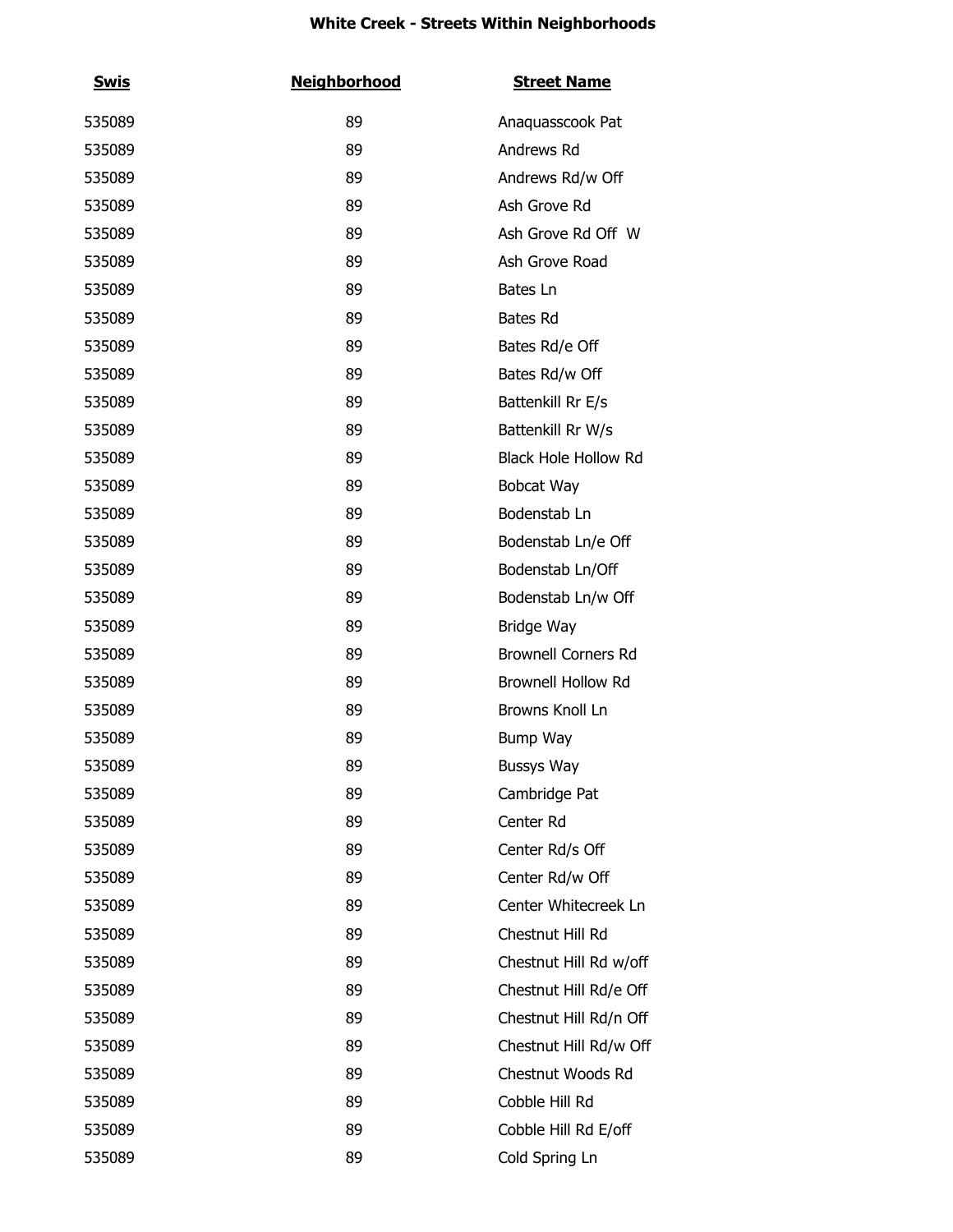| <b>Swis</b> | <b>Neighborhood</b> | <b>Street Name</b>        |
|-------------|---------------------|---------------------------|
| 535089      | 89                  | County Route 68           |
| 535089      | 89                  | County Route 68 N/off     |
| 535089      | 89                  | County Route 68/E Off     |
| 535089      | 89                  | County Route 68/S Off     |
| 535089      | 89                  | County Route 69           |
| 535089      | 89                  | County Route 69/S Off     |
| 535089      | 89                  | County Route 71           |
| 535089      | 89                  | Crescent Rd               |
| 535089      | 89                  | Cross Hill Rd             |
| 535089      | 89                  | Culver Ln                 |
| 535089      | 89                  | Culver Rd                 |
| 535089      | 89                  | Delevan Rd                |
| 535089      | 89                  | Dinny Rd                  |
| 535089      | 89                  | East Main St              |
| 535089      | 89                  | Fundi Mountain Way        |
| 535089      | 89                  | Furnace Ln/e Off          |
| 535089      | 89                  | Gannon Rd                 |
| 535089      | 89                  | Gifford Ln                |
| 535089      | 89                  | Gilbert St/e Off          |
| 535089      | 89                  | Grandma Moses Rd          |
| 535089      | 89                  | Grant & Campbell Pat      |
| 535089      | 89                  | Grant & Campbell/bain Pat |
| 535089      | 89                  | Gully Ln                  |
| 535089      | 89                  | Harmony Way               |
| 535089      | 89                  | Hawks Way                 |
| 535089      | 89                  | Hill Ln                   |
| 535089      | 89                  | Hoosick River/on          |
| 535089      | 89                  | Hunt Ln                   |
| 535089      | 89                  | Hunt Ln/n Off             |
| 535089      | 89                  | Jermain Hill Ln           |
| 535089      | 89                  | Jerome Dr/e Off           |
| 535089      | 89                  | Jodie Rd                  |
| 535089      | 89                  | John Gregor Grant         |
| 535089      | 89                  | Kyer Ln                   |
| 535089      | 89                  | Lincoln Hill Rd           |
| 535089      | 89                  | Lincoln Hill Rd/n Off     |
| 535089      | 89                  | Mailbox Way               |
| 535089      | 89                  | Mccart Rd                 |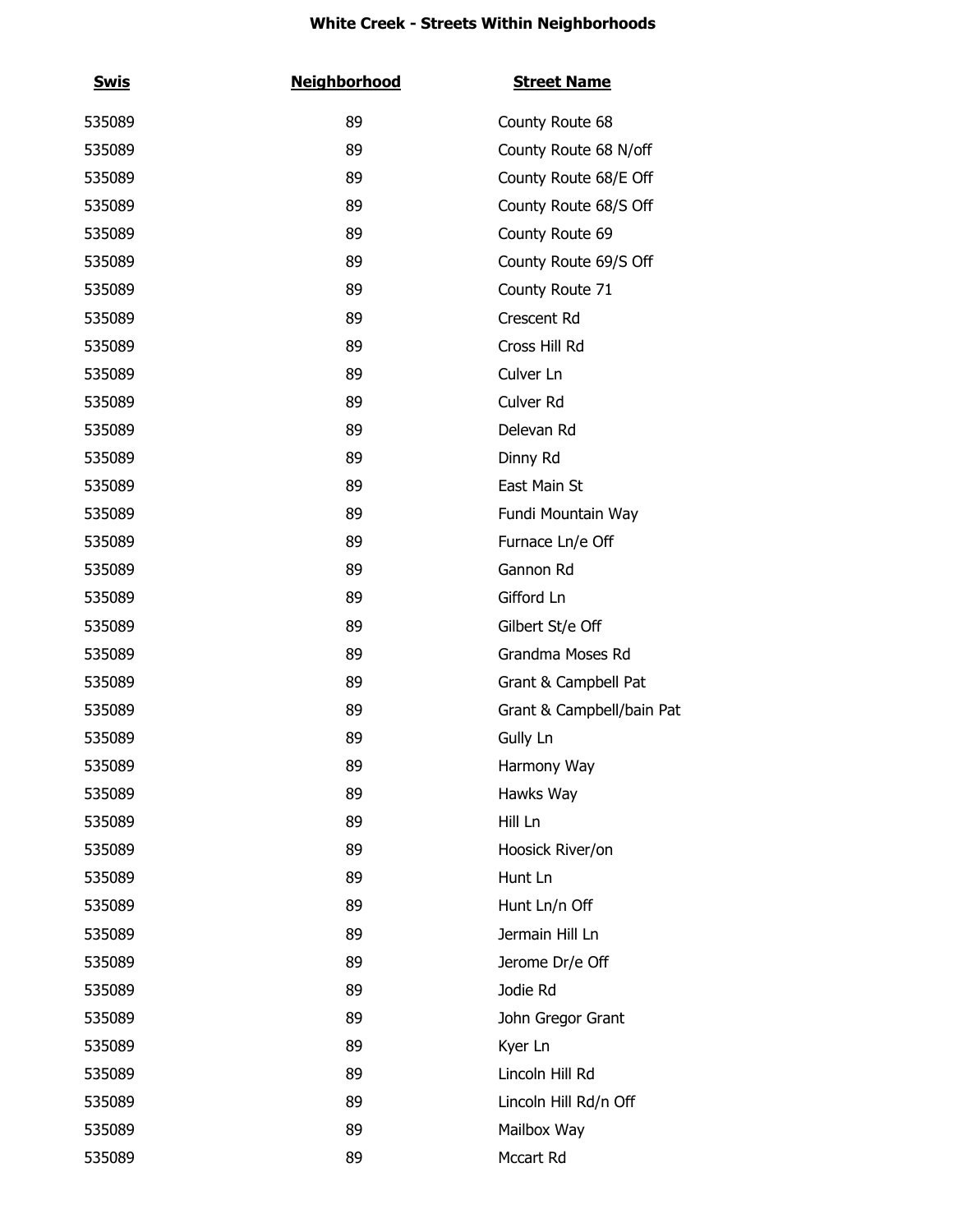| <u>Swis</u> | <b>Neighborhood</b> | <b>Street Name</b>       |
|-------------|---------------------|--------------------------|
| 535089      | 89                  | McKie Hollow Ln          |
| 535089      | 89                  | Mckie Hollow Rd          |
| 535089      | 89                  | Meeting House Rd         |
| 535089      | 89                  | Mertons Lane Way         |
| 535089      | 89                  | Mountain View Dr/s Off   |
| 535089      | 89                  | Murphy Ln                |
| 535089      | 89                  | Murray Hollow Rd/off     |
| 535089      | 89                  | New Skete Ln             |
| 535089      | 89                  | New St                   |
| 535089      | 89                  | Niles Rd                 |
| 535089      | 89                  | North Hoosick Rd         |
| 535089      | 89                  | Notch Ln                 |
| 535089      | 89                  | Notch Ln/w Off           |
| 535089      | 89                  | Old State Rd North       |
| 535089      | 89                  | Old State Rd South       |
| 535089      | 89                  | Orville Way              |
| 535089      | 89                  | Owlkill Rd               |
| 535089      | 89                  | Pine View Way            |
| 535089      | 89                  | Quaker Hill Rd           |
| 535089      | 89                  | Quaker Hill Rd/s off     |
| 535089      | 89                  | Rensselaer Co Line       |
| 535089      | 89                  | Rensselaer Co Line/n Off |
| 535089      | 89                  | Rice Ln                  |
| 535089      | 89                  | River Rd                 |
| 535089      | 89                  | River Rd Off N           |
| 535089      | 89                  | Shaftsbury Hollow Rd     |
| 535089      | 89                  | Shaker Hollow Rd         |
| 535089      | 89                  | Shaker Hollow Rd Off N   |
| 535089      | 89                  | Shaker Hollow Rd Off W   |
| 535089      | 89                  | Shaker Hollow Rd W       |
| 535089      | 89                  | Spring St                |
| 535089      | 89                  | Stage Rd                 |
| 535089      | 89                  | State Line Rd            |
| 535089      | 89                  | State Line Rd/w Off      |
| 535089      | 89                  | State Route 22           |
| 535089      | 89                  | State Route 22/E Off     |
| 535089      | 89                  | State Route 22/W Off     |
| 535089      | 89                  | State Route 313          |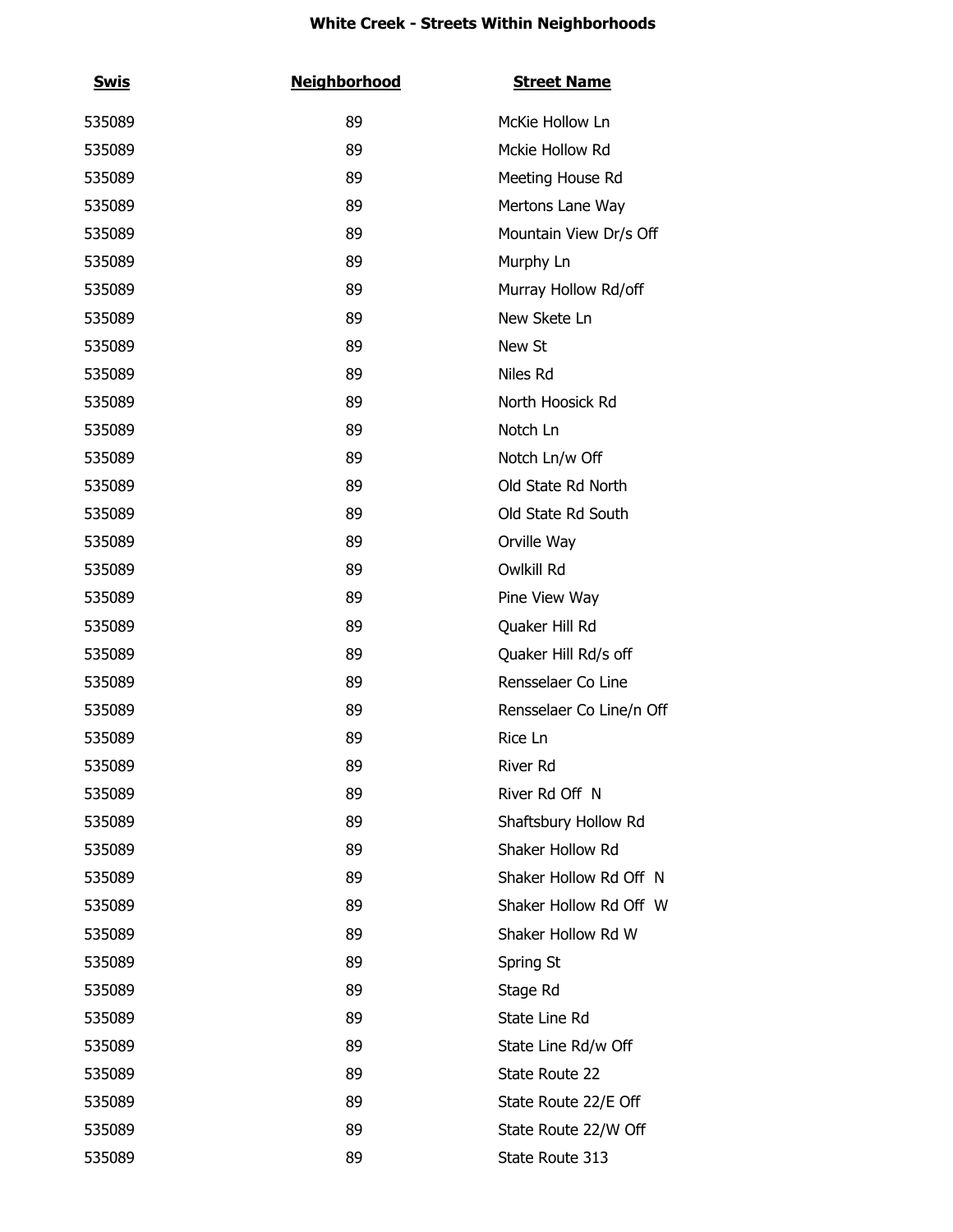| <b>Swis</b> | <b>Neighborhood</b> | <b>Street Name</b>       |
|-------------|---------------------|--------------------------|
| 535089      | 89                  | State Route 313/E Off    |
| 535089      | 89                  | State Route 313/W Off    |
| 535089      | 89                  | State Route 67           |
| 535089      | 89                  | Sweet Water Way          |
| 535089      | 89                  | Turnpike Rd              |
| 535089      | 89                  | Turnpike Rd E/s          |
| 535089      | 89                  | Turnpike Rd/Brownell Cor |
| 535089      | 89                  | Turnpike Rd/e Off        |
| 535089      | 89                  | Waites Hill Rd           |
| 535089      | 89                  | Whitecreek Shunpike Rd   |
| 535089      | 89                  | Wilson Pat               |